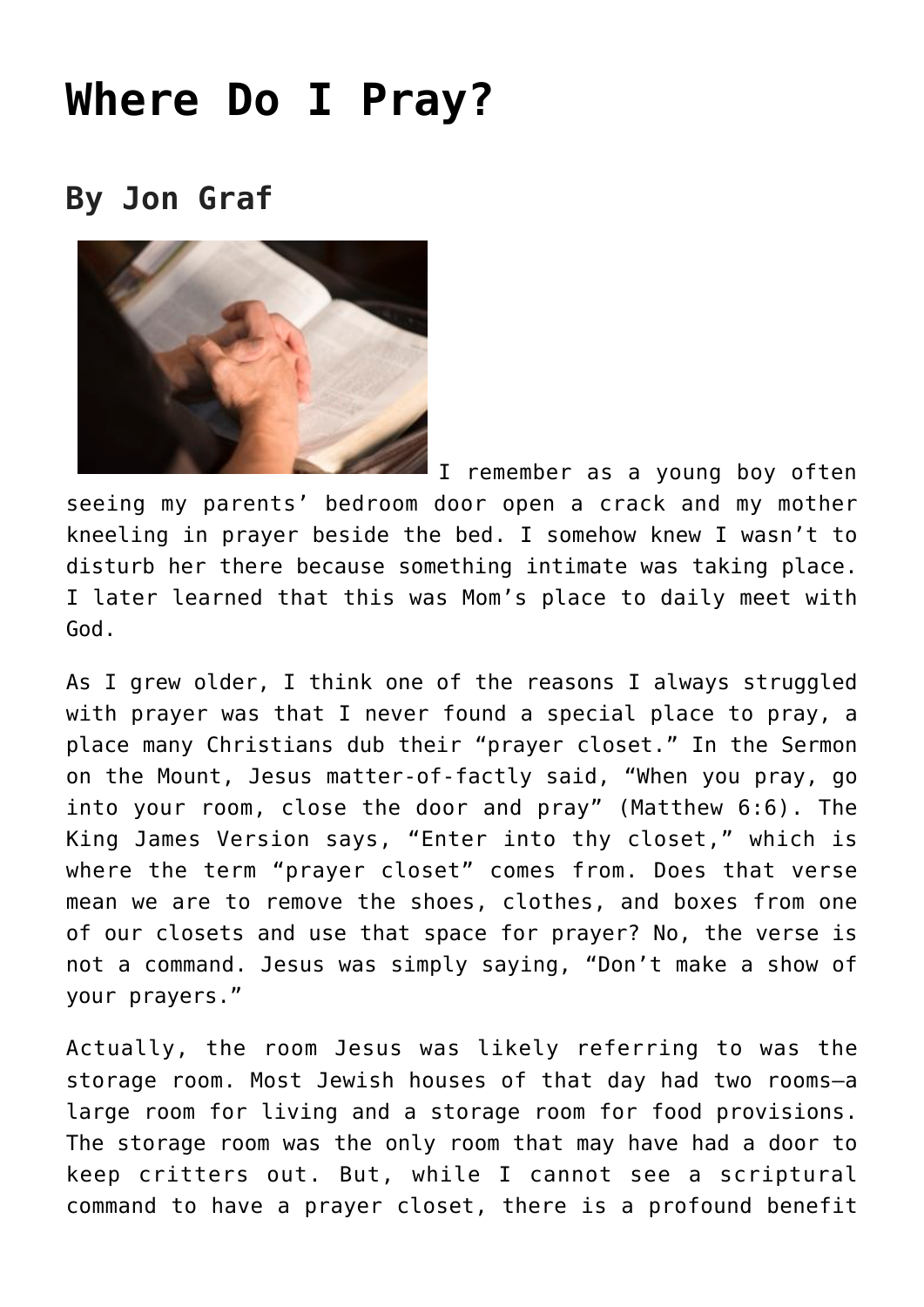from having a specific location in which to pray.

When I worked for NavPress, my assistant, Sandie Higley, literally did clean out a three-by-six closet of shoes, clothes, and boxes, and made it her place of prayer. She wrote an article in Pray! magazine about the experience:

*I began to feel God's pleasure at having made Him a sole priority in this area of my home. I can—and do—pray anywhere. We are to pray without ceasing, which indicates an attitude of prayer throughout the day—no matter where we are. But real intimacy with God occurs when we come aside with Him to a quiet place. . . .*

*I feel the same sense of business with God when I enter my prayer closet. The things that otherwise distract my focus and attention are shut out instantly when I close that door. No one disturbs me there. The Father has my undivided attention, and I have His. (Quoted from "So What's the Big Deal about a Prayer Closet?" Sandie Higley. Pray! Issue 7, July/August 1998.)*

Jesus didn't have a "closet." But He did have a time and place to pray. Many Scriptures refer to His going away by Himself at night or early in the morning to pray. He probably found a quiet, secluded place to meet the Father. "Your 'closet,'" said Sandie, "doesn't literally have to be a closet. It just has to be a spot that belongs only to the two of you, a place that honors and delights the Father and gives Him the opportunity to honor and delight you in return."

For me, a specific chair in my bedroom serves the purpose. I get a cup of coffee and my Bible, and meet God in that chair each day. My little dog, Oscar, loves to join me, curling up on my lap as I begin to read. He is so used to my routine that he often heads for the chair without me at that time of the day.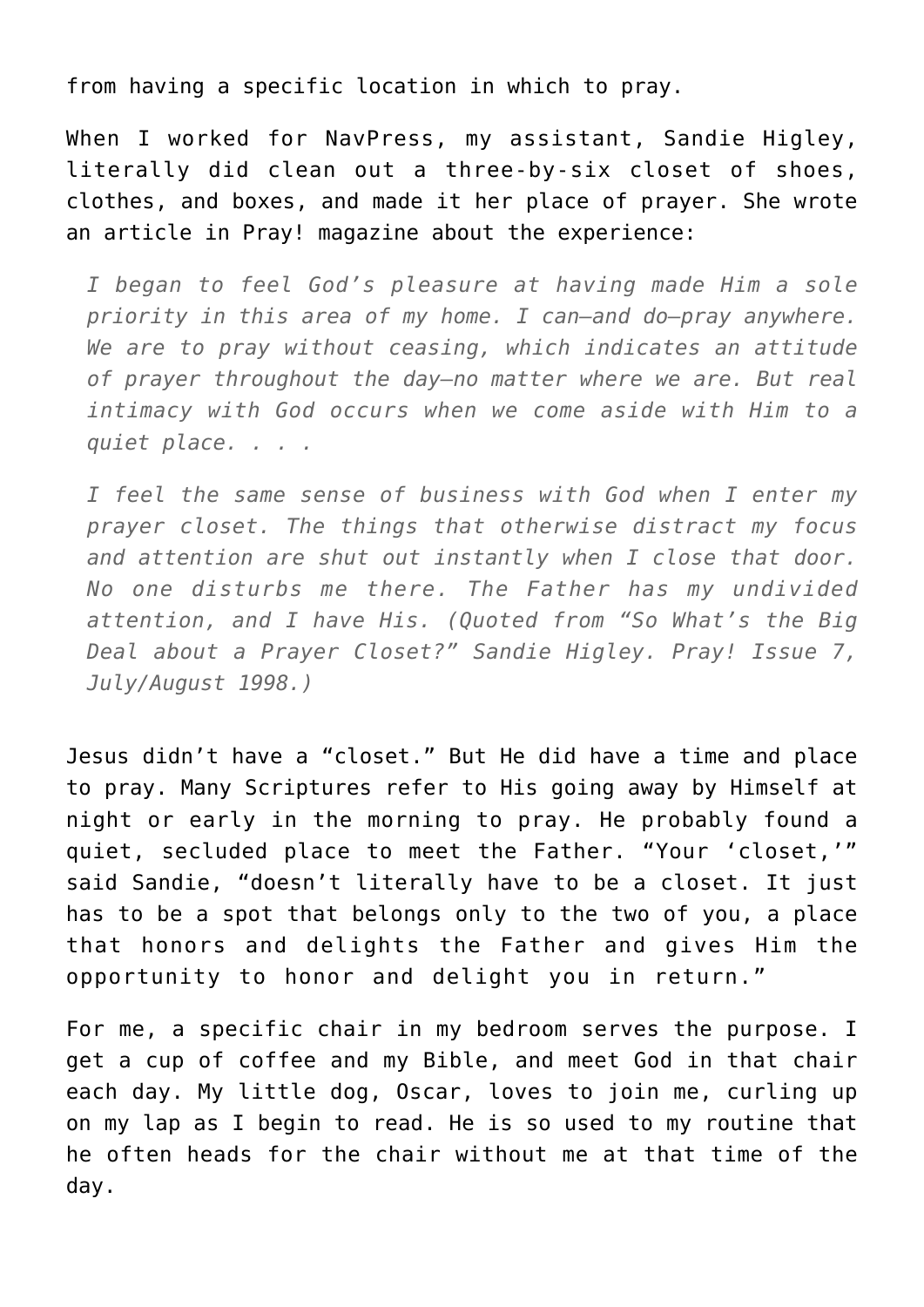## **Is Location Important?**

So, am I saying that you have to have a specific place in which to pray? No. But if you want to get to the maturity level where you make time for prayer every day, having a specific place helps. It provides discipline, and more importantly, it makes it easier to enter the Lord's presence. As Sandie indicated, the things that distract your focus are not present when you have a specific place.

The key is to find a setting where you will not be interrupted. That may mean setting up a literal prayer closet. If you have the space in which to do that, I highly recommend it. Prayer warrior Dick Eastman once put a storage shed in his basement (complete with carpeted floor and walls) to serve as his prayer closet. In his current house, he built a little room under the stairs to his basement. If you set up a specific closet, you can decorate it with things that will turn your heart toward prayer—prayer lists, Scripture, world maps, photos of those for whom you regularly pray, and so on.

For most of us this will mean finding the room in our house where we are least likely to be disturbed, or where we are most comfortable. However, for some, sitting in one spot may not be conducive to disciplined praying. For you, finding a place where you can move is important. Do you know that prayerwalking is a perfectly legitimate form of praying? Take a walk and commune with God as you go. It may even help you to focus better. Perhaps some of your neighbors are on your prayer list. Thoughts of what to pray will come far more easily if you walk by their house rather than sit in your bedroom.

Remember, you can pray anywhere, at any time. Having a regular place simply makes communing with God easier.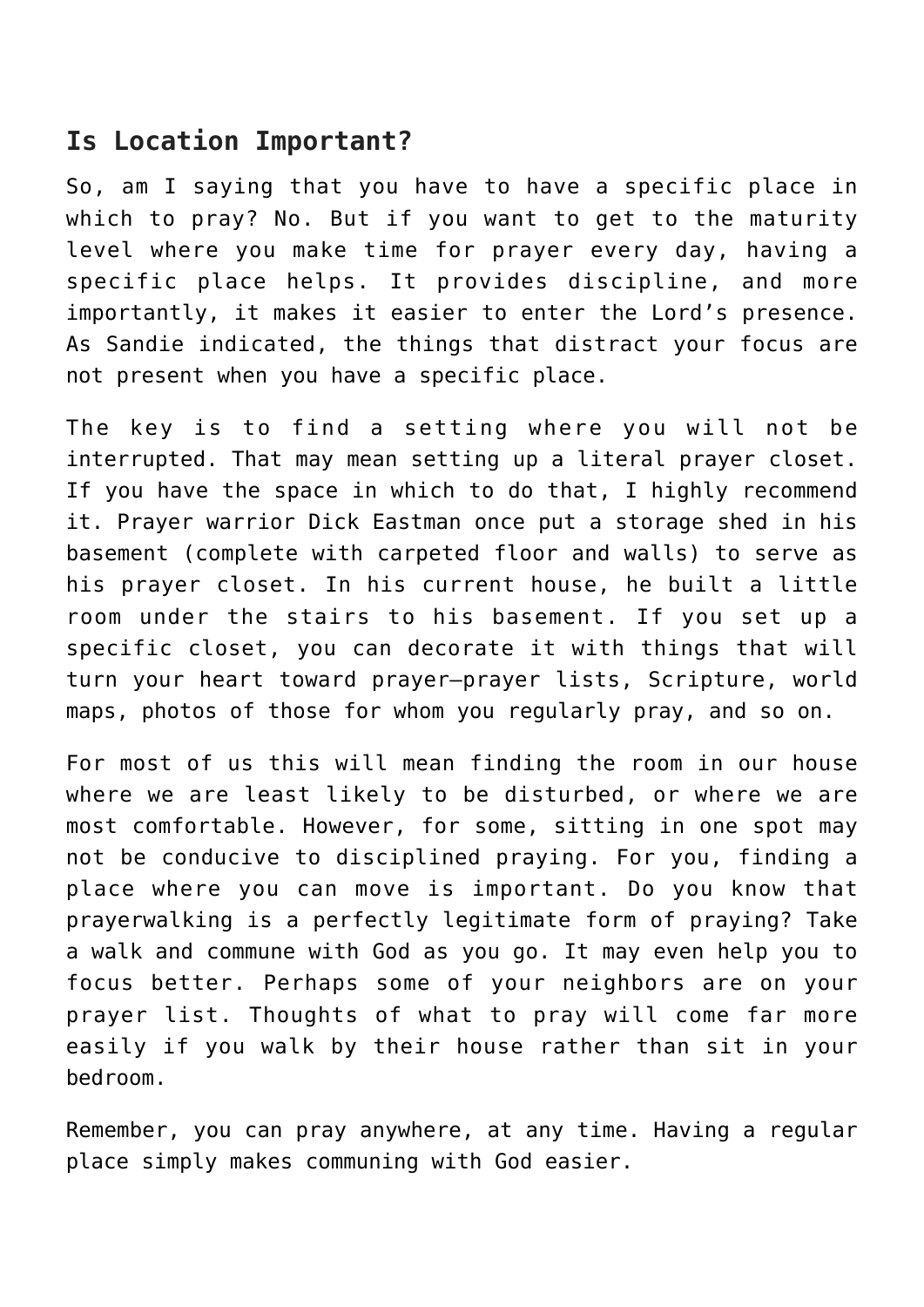### **What About Positions?**

If you are having trouble staying focused while you pray, there are other things you can do as well. Perhaps changing your position from time to time would help. Scripture and other cultures provide a number of prayer positions you might try. Each has special significance. Most of the following positions and their meanings come from the article "Body Language: Praying with Your Whole Self," by David Trembley. (Trembley quotes from "Body Language: Praying with Your Whole Self," David Trembley. Pray! Issue 12, May/June 1999.

**On your face.** Praying flat on your face can suggest humility. Jesus did it in the garden on the night He was betrayed: "Going a little farther, he fell with his face to the ground and prayed" (Matthew 26:39). Lying prostrate can be an excellent position because it shows a recognition of who we are—sinners—and who God is—holy and above us. It may not be a good position if you continue to fall asleep!

**On your knees.** This used to be the position everyone took when in a church prayer meeting. Today it has fallen on hard times as we prefer to be more comfortable sitting in our chairs. But it too shows humility and respect. People bow before kings and we are coming into the presence of the King of kings when we pray.

**With your hands lifted.** Exodus 17 tells the story of the Israelites's battle with the Amalekites. When Moses lifted his hands, the tide shifted to the Israelites; when he dropped his arms, the Amalekites started winning. Praying with your hands raised can be a symbol of victory, of praise, or of wanting to receive.

**On your back.** Praying while lying flat on your back can suggest wonder and willingness. It is a position of receiving.

Trembley suggests: "Try this experiment. Lie face down and attend to God's presence. Speak and listen until you believe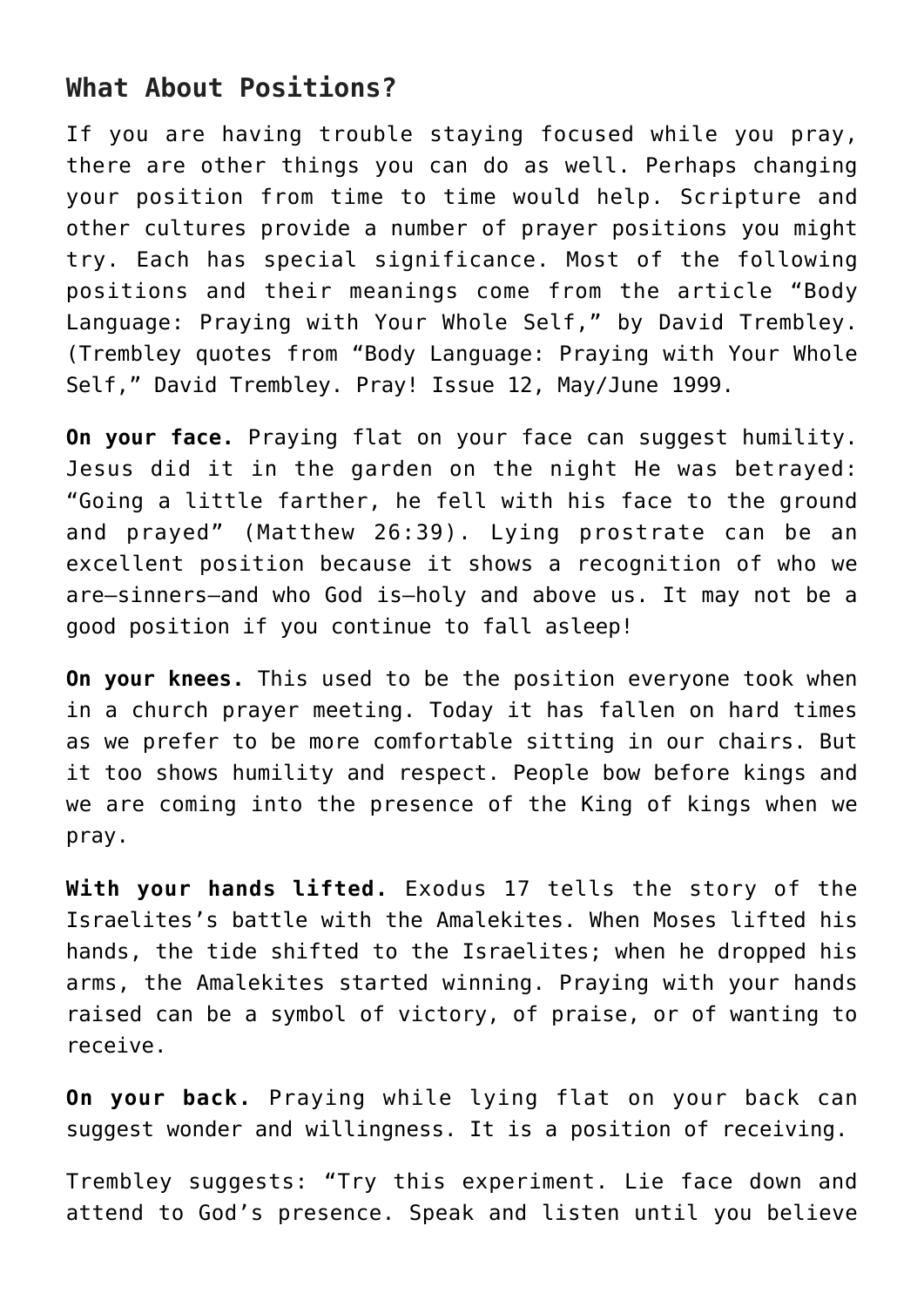that the time of prayer is finished. Then roll over on your back and begin to pray again. Experience what happens to your prayers when you change positions."

**Pacing.** A number of cultures pace about the room when they pray. If you are an active person, this posture might be best because it allows for an intensity in your praying.

#### **So What?**

So what does it all mean? While there are no hard and fast rules about having a place to pray, the practice clearly has benefits. If you have never done so, I recommend seeking a specific location in which to have a time of Bible reading and prayer each day. Then pick a time. If you are a morning person, set your time early. If you are a night person who needs to relax and unwind, pick a time in the evening. Prayer will become easier as it becomes more regular.

If you have tried all that and prayer still has not become more regular in your life, try prayerwalking or experimenting with various positions.

I actually began to become disciplined in my prayer life by learning to pray in the car. In 1988 and 1989, my job was thirty miles from home. I used my forty-minute commute to pray. I would often pop a worship tape in the car's tape player as background and just meet the Lord. It really made my day. In my next job, my commute was shorter, but I still used the time to pray. On that commute I even used specific traffic lights to remind me to pray for specific things. One long light in particular used to remind me to pray for my pastor. If it was green as I approached, I would even slow down to give it time to change. An especially long light, this gave me more than three minutes to uphold my pastor each day.

The point is, experiment with location and place until you